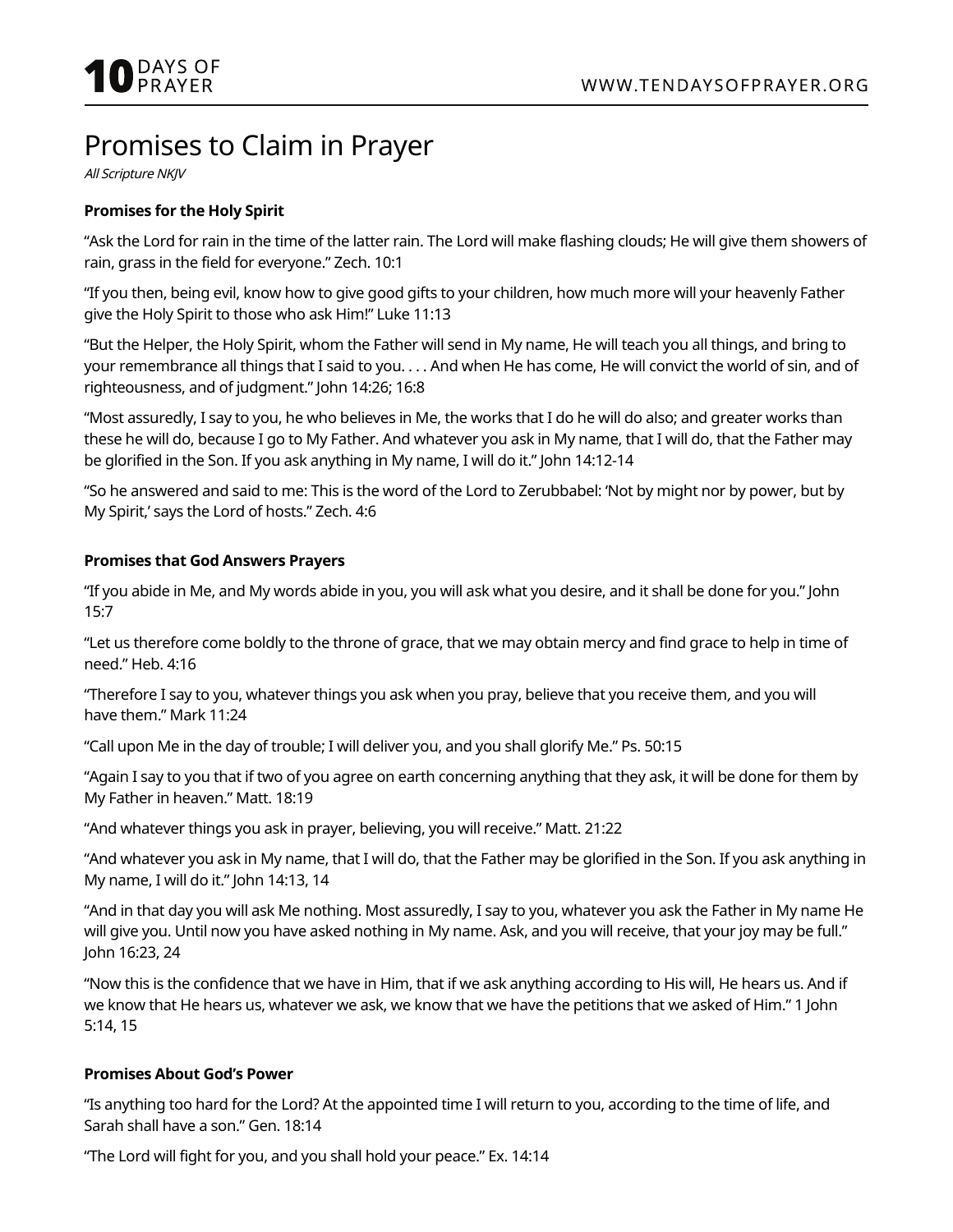"But Jesus looked at them and said, 'With men it is impossible, but not with God; for with God all things are possible.'" Mark 10:27

"He who calls you is faithful, who also will do it." 1 Thess. 5:24

"I know that You can do everything, and that no purpose of Yours can be withheld from You." Job 42:2

"What then shall we say to these things? If God is for us, who can be against us? He who did not spare His own Son, but delivered Him up for us all, how shall He not with Him also freely give us all things?" Rom. 8:31, 32

"God is not a man, that He should lie, nor a son of man, that He should repent. Has He said, and will He not do? Or has He spoken, and will He not make it good?" Num. 23:19

"Have you not known? Have you not heard? The everlasting God, the Lord, the Creator of the ends of the earth, neither faints nor is weary. His understanding is unsearchable. He gives power to the weak, and to those who have no might He increases strength. Even the youths shall faint and be weary, and the young men shall utterly fall, but those who wait on the Lord shall renew their strength; they shall mount up with wings like eagles, they shall run and not be weary, they shall walk and not faint." Isa. 40:28-31

## **Promises for God's Guidance**

"Have I not commanded you? Be strong and of good courage; do not be afraid, nor be dismayed, for the Lord your God is with you wherever you go." Josh. 1:9

"Behold, I am with you and will keep you wherever you go, and will bring you back to this land; for I will not leave you until I have done what I have spoken to you." Gen. 28:15

"Behold, I send an Angel before you to keep you in the way and to bring you into the place which I have prepared." Ex. 23:20

"But from there you will seek the Lord your God, and you will find Him if you seek Him with all your heart and with all your soul." Deut. 4:29

"Call to Me, and I will answer you, and show you great and mighty things, which you do not know." Jer. 33:3

"Every valley shall be exalted and every mountain and hill brought low; the crooked places shall be made straight and the rough places smooth; the glory of the Lord shall be revealed, and all flesh shall see it together; for the mouth of the Lord has spoken." Isa. 40:4, 5

"I will instruct you and teach you in the way you should go; I will guide you with My eye." Ps. 32:8

"And the Lord, He is the One who goes before you. He will be with you, He will not leave you nor forsake you; do not fear nor be dismayed." Deut. 31:8

"Who is the man that fears the Lord? Him shall He teach in the way He chooses." Ps. 25:12

"Trust in the Lord with all your heart, and lean not on your own understanding; in all your ways acknowledge Him, and He shall direct your paths." Prov. 3:5, 6

"If you extend your soul to the hungry and satisfy the afflicted soul, then your light shall dawn in the darkness, and your darkness shall be as the noonday. The Lord will guide you continually, and satisfy your soul in drought, and strengthen your bones; you shall be like a watered garden, and like a spring of water, whose waters do not fail." Isa. 58:10, 11

"It shall come to pass that before they call, I will answer; and while they are still speaking, I will hear." Isa. 65:24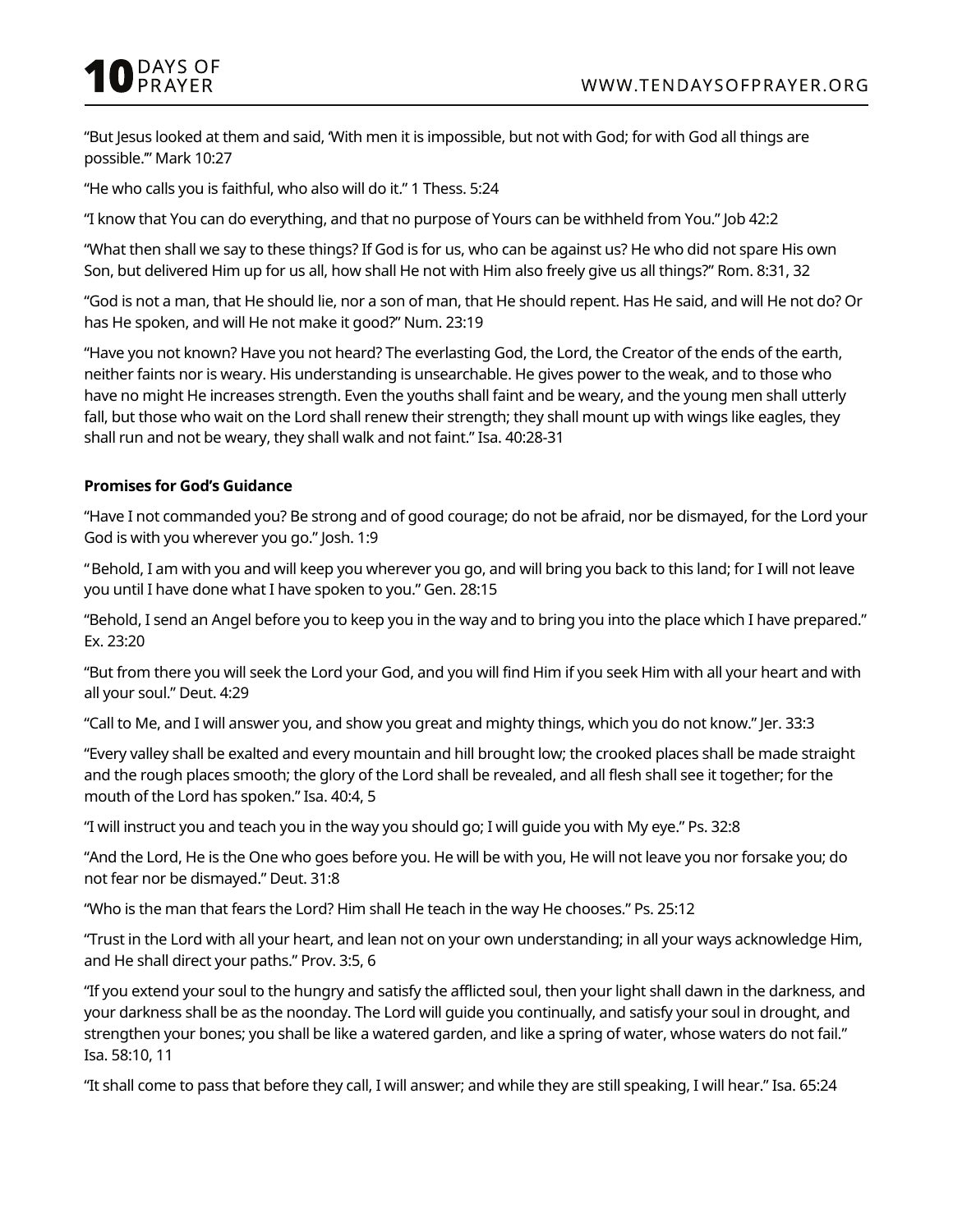# **Promises for a Changed Heart**

"Then I will give them a heart to know Me, that I am the Lord; and they shall be My people, and I will be their God, for they shall return to Me with their whole heart." Jer. 24:7

"And the Lord your God will circumcise your heart and the heart of your descendants, to love the Lord your God with all your heart and with all your soul, that you may live." Deut. 30:6

"I will give you a new heart and put a new spirit within you; I will take the heart of stone out of your flesh and give you a heart of flesh." Ezek. 36:26

"Being confident of this very thing, that He who has begun a good work in you will complete it until the day of Jesus Christ." Phil. 1:6

"Therefore, if anyone is in Christ, he is a new creation; old things have passed away; behold, all things have become new." 2 Cor. 5:17

"I have been crucified with Christ; it is no longer I who live, but Christ lives in me; and the life which I now live in the flesh I live by faith in the Son of God, who loved me and gave Himself for me." Gal. 2:20

"Now may the God of peace Himself sanctify you completely; and may your whole spirit, soul, and body be preserved blameless at the coming of our Lord Jesus Christ. He who calls you is faithful, who also will do it." 1 Thess. 5:23, 24

#### **Promises for Forgiveness**

"If My people who are called by My name will humble themselves, and pray and seek My face, and turn from their wicked ways, then I will hear from heaven, and will forgive their sin and heal their land." 2 Chr. 7:14

"For You, Lord, are good, and ready to forgive, and abundant in mercy to all those who call upon You." Ps. 86:5

"And whenever you stand praying, if you have anything against anyone, forgive him, that your Father in heaven may also forgive you your trespasses." Mark 11:25

"And be kind to one another, tenderhearted, forgiving one another, even as God in Christ forgave you." Eph. 4:32

"If we confess our sins, He is faithful and just to forgive us our sins and to cleanse us from all unrighteousness." 1 John 1:9

"Come now, and let us reason together, says the Lord, though your sins are like scarlet, they shall be as white as snow; though they are red like crimson, they shall be as wool." Isa. 1:18

"I, even I, am He who blots out your transgressions for My own sake; and I will not remember your sins." Isa. 43:25

"For I will forgive their iniquity, and their sin I will remember no more." Jer. 31:34

"In Him we have redemption through His blood, the forgiveness of sins, according to the riches of His grace." Eph. 1:7

# **Promises for Victory Over Sin**

"For whatever is born of God overcomes the world. And this is the victory that has overcome the world—our faith." 1 John 5:4

"Yet in all these things we are more than conquerors through Him who loved us." Rom. 8:37

"But thanks be to God, who gives us the victory through our Lord Jesus Christ." 1 Cor. 15:57

"Fear not, for I am with you; be not dismayed, for I am your God. I will strengthen you, yes, I will help you, I will uphold you with My righteous right hand." Isa. 41:10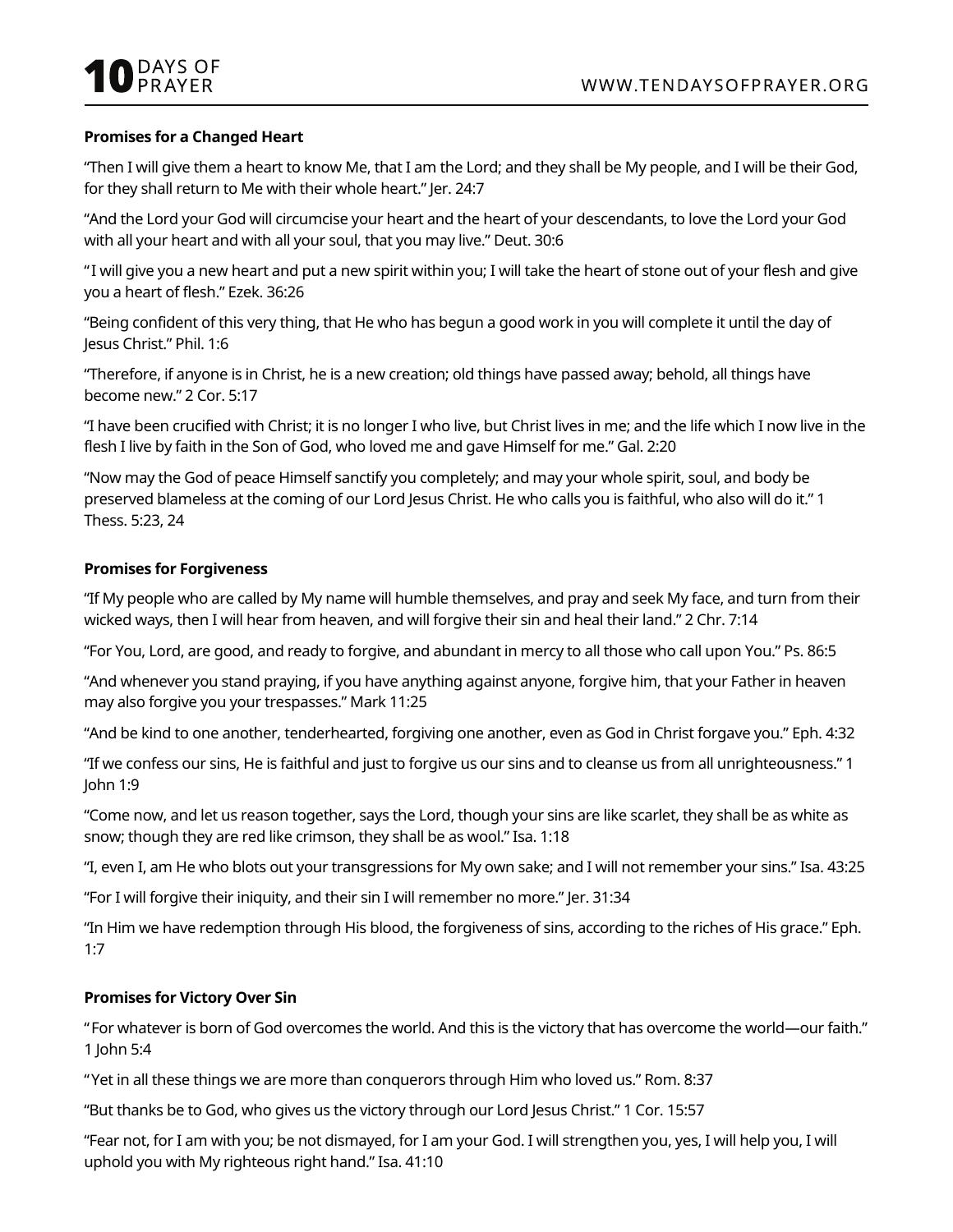"Above all, taking the shield of faith with which you will be able to quench all the fiery darts of the wicked one." Eph. 6:16

"I have been crucified with Christ; it is no longer I who live, but Christ lives in me; and the life which I now live in the flesh I live by faith in the Son of God, who loved me and gave Himself for me." Gal. 2:20

"For it is God who works in you both to will and to do for His good pleasure." Phil. 2:13

"I say then: Walk in the Spirit, and you shall not fulfill the lust of the flesh." Gal. 5:16

"And the God of peace will crush Satan under your feet shortly. The grace of our Lord Jesus Christ be with you. Amen." Rom. 16:20

"And do not be conformed to this world, but be transformed by the renewing of your mind, that you may prove what is that good and acceptable and perfect will of God." Rom. 12:2

"Do not love the world or the things in the world. If anyone loves the world, the love of the Father is not in him." 1 John 2:15

# **Promises for Healing**

"If you diligently heed the voice of the Lord your God and do what is right in His sight, give ear to His commandments and keep all His statutes, I will put none of the diseases on you which I have brought on the Egyptians. For I am the Lord who heals you." Ex. 15:26

"Your sandals shall be iron and bronze; as your days, so shall your strength be." Deut. 33:25

"Bless the Lord, O my soul, and forget not all His benefits: who forgives all your iniquities, who heals all your diseases, who redeems your life from destruction, who crowns you with lovingkindness and tender mercies, who satisfies your mouth with good things, so that your youth is renewed like the eagle's." Ps. 103:2-5

"Do not be wise in your own eyes; fear the Lord and depart from evil. It will be health to your flesh and strength to your bones." Prov. 3:7, 8

"He is despised and rejected by men, a Man of sorrows and acquainted with grief. And we hid, as it were, our faces from Him; He was despised, and we did not esteem Him. Surely He has borne our griefs and carried our sorrows; yet we esteemed Him stricken, smitten by God, and afflicted. But He was wounded for our transgressions, He was bruised for our iniquities; the chastisement for our peace was upon Him, and by His stripes we are healed." Isa. 53:3-5

"Heal me, O Lord, and I shall be healed; save me, and I shall be saved, for You are my praise." Jer. 17:14

"'For I will restore health to you and heal you of your wounds,' says the Lord, 'because they called you an outcast saying: This is Zion; no one seeks her.'" Jer. 30:17

"Behold, I will bring it health and healing; I will heal them and reveal to them the abundance of peace and truth." Jer. 33:6

"But to you who fear My name the Sun of Righteousness shall arise with healing in His wings; and you shall go out and grow fat like stall-fed calves." Mal. 4:2

"Is anyone among you sick? Let him call for the elders of the church, and let them pray over him, anointing him with oil in the name of the Lord. And the prayer of faith will save the sick, and the Lord will raise him up. And if he has committed sins, he will be forgiven." James 5:14, 15